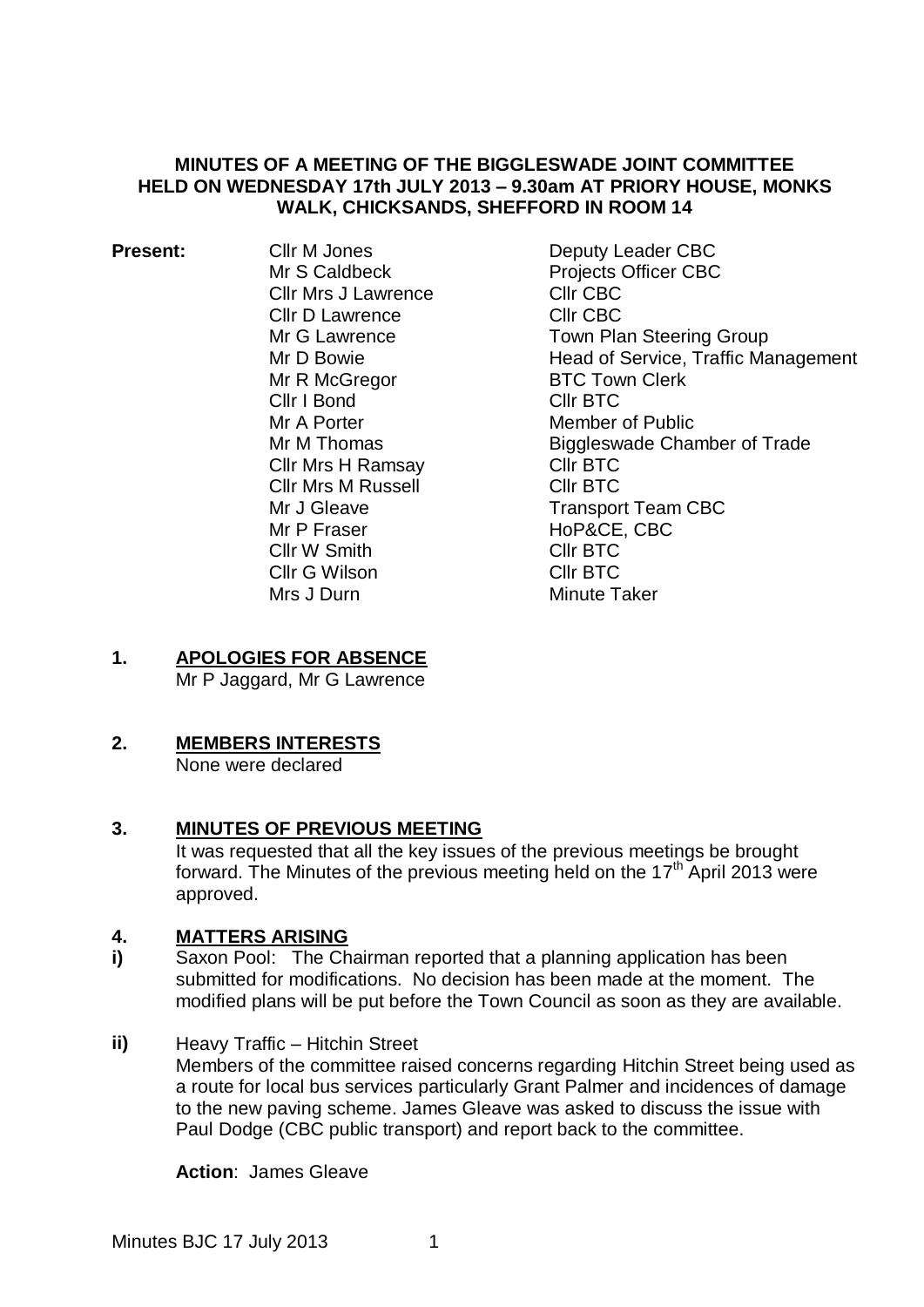**iii)** Bonds Lane:

The Chairman reported that he was aware that pre-application discussions are underway with a developer but there is nothing new to report at the moment.

Martin Thomas proposed that a meeting take place between himself and David Bowie as he feels he has a useful contribution to make towards adjusting the parking proposals which include pedestrian and disabled access, emergency exit, lifts, etc.

Mr Thomas asked for the endorsement by the Joint Committee of the new development which was seconded by Cllr Mrs M Russell. The committee agreed in principle to support the new development subject to planning approval

### **iv** Signage:

Concerns were raised over the lack of signage showing the businesses in the Town Centre. This has lead to an excessive amount of 'A' Boards. **Action**: Sam to liaise with Rob McGregor

### **5. ELECTION OF CO-OPTED MEMBERS TO THE JOINT COMMITTEE**

The Chairman received notification that two members of the Chamber of Trade would attend the meeting. Mr A Porter attended as Member of Public, and Mr M Thomas as the Chamber of Trade representative.

#### **6. CHAIRMAN'S ANNOUNCEMENTS AND COMMUNICATIONS**

- **i)** Land East:
	- The bus service will start in September
	- Poor Broadband service on homes already constructed has been reported. The developers and BT are looking at solutions. **Action:** The Chairman will monitor this situation.

#### **ii)** Eastern Relief Road:

- There is no further information as yet. **Action:** Sam will confirm the trigger point for the amount of houses to be built and occupied.
- **iii)** Agenda Format

The Chairman proposed that an extra item be included at the beginning of the agenda to allow members of the public to raise questions pertinent to items on the agenda. This item should be limited to 15 minutes and members of the public will have 3 minutes per person for their questions, statements, deputations. It was recommended that such requests should be received in writing three days before the meeting in order for a reply to be given. Members agreed to this change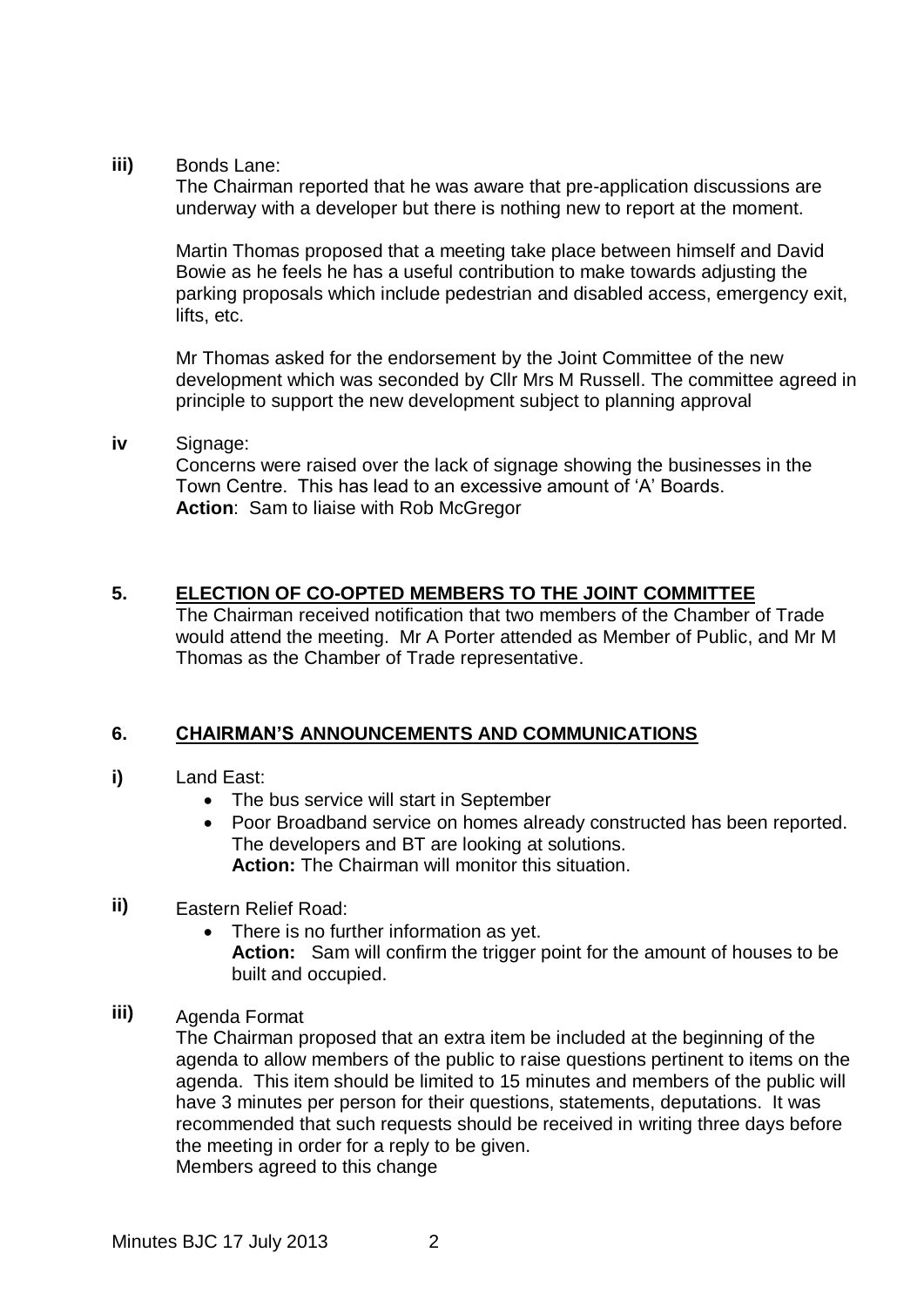#### **7. HITCHIN STREET**

The two issues highlighted were covered in Peter Fraser's report.

- More robust paving slabs will be installed.
- Consultation took place on the Parking Restriction Zone and as a result the officers have been instructed not to enforce legitimate loading/unloading.

The members asked whether a new Traffic Restriction Order could be revoked David Bowie reported that it would take 3 or 4 months to process due to the consultation period.

#### **8. MECCANO BRIDGE**

Peter Fraser's report covered the problem with the bridge and the actions taken by CBC so far.

### **BIGGLESWADE ROUNDABOUTS/WORKS**

**9.** Peter Fraser's report covered the three sets of planned works. The Chairman reported that funds are expected any day now, and that work is imminent on the Shortmead Street roundabout only. Plans will be processed in the usual way.

## **BACK MEADOWS**

**10.** Plans have been rejected by the Environment Agency due to disagreement over hard surfacing on green land.

The Chairman reported that negotiations are continuing on this issue.

## **TRANSPORT INTERCHANGE**

**11.** James Gleave circulated information on the Biggleswade Transport Interchange Key milestones, together with a slide show giving a detailed explanation.

CBC is developing a business case on its capital programme. The outline business case will be submitted by the end of July. James will keep the committee informed on progress made.

The meeting asked that minutes record their thanks to officers for the work done on this project.